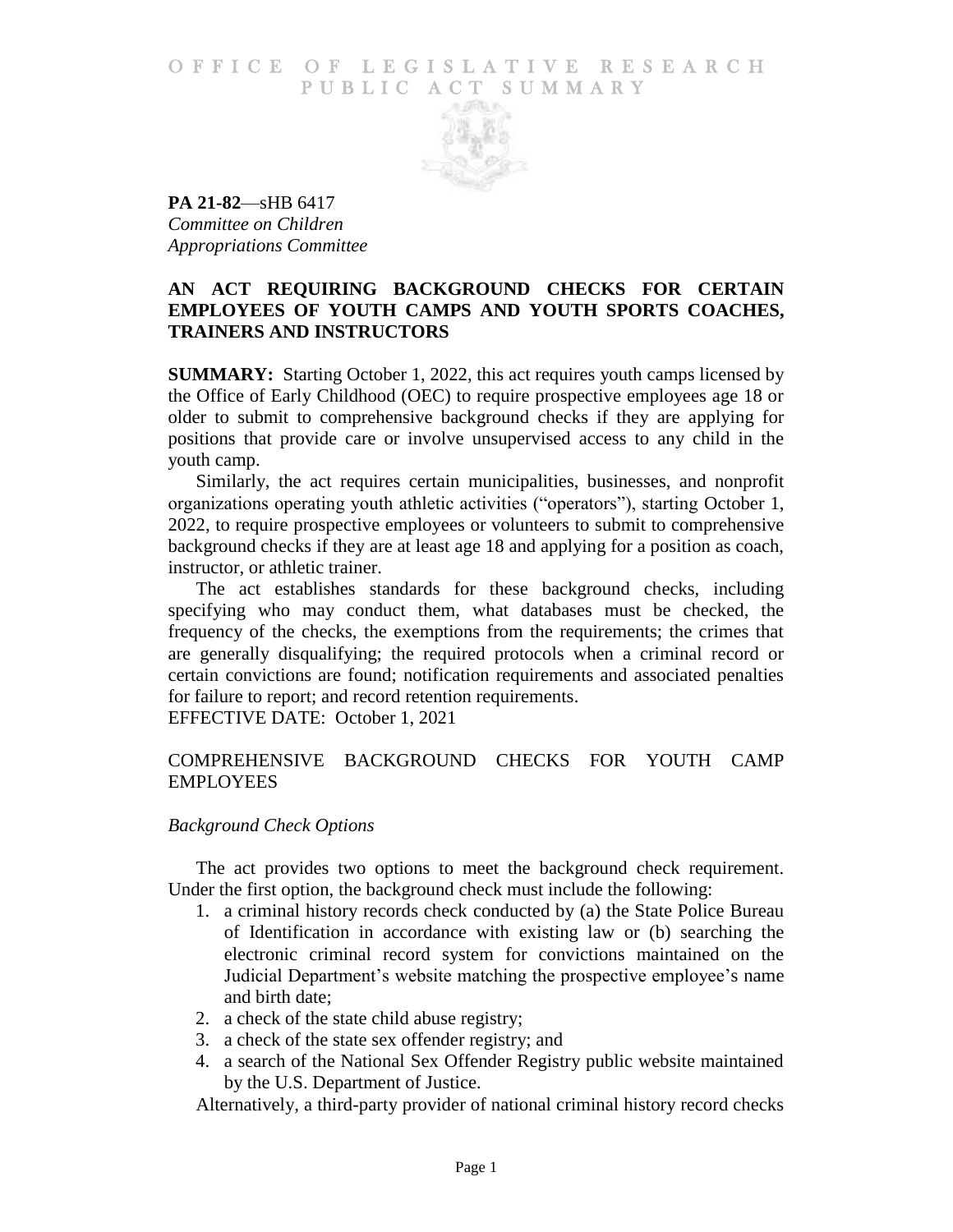may conduct a background check through a centralized database using the prospective employee's fingerprints. The provider must be on the list of providers OEC publishes on its website.

# *Release of Information*

Under the act, prior to conducting a child abuse registry check, (1) the youth camps must submit to OEC a form signed by the prospective employee authorizing the release of personal information and (2) OEC must submit this signed form to the Department of Children and Families (DCF). The act requires OEC to prescribe the form.

# *Provisional Employment*

Under the act, prospective employees may begin working on a provisional basis while the comprehensive background check is pending. Their work must always be supervised by an employee who was subjected to the comprehensive background check within the previous five years.

# *Exemptions for Certain Visa Holders*

The act exempts prospective employees who hold J-1, H-1B, or R-1 visas issued by the U.S. Department of State from the background check requirement.

# *Frequency of Background Checks*

Under the act, licensees must require any youth camp employees holding a position that requires providing care to a child or involves unsupervised access to a child to submit to the act's comprehensive background check within five years after their hiring date and at least once every five years after that. The act specifies that licensees are not prohibited from requiring these employees to submit to a comprehensive background check more than once every five years.

# *Record Retention*

The act requires licensees to maintain, and make available upon OEC's request, any documentation associated with a comprehensive background check for at least five years from the date the (1) background check was completed, if the subject of the comprehensive background check was not hired, or (2) employment ended, if the licensee had hired the subject of the comprehensive background check.

# *OEC Enforcement Powers*

The act expressly authorizes the OEC commissioner to (1) refuse to license a person to establish, conduct, or maintain a youth camp; (2) suspend or revoke the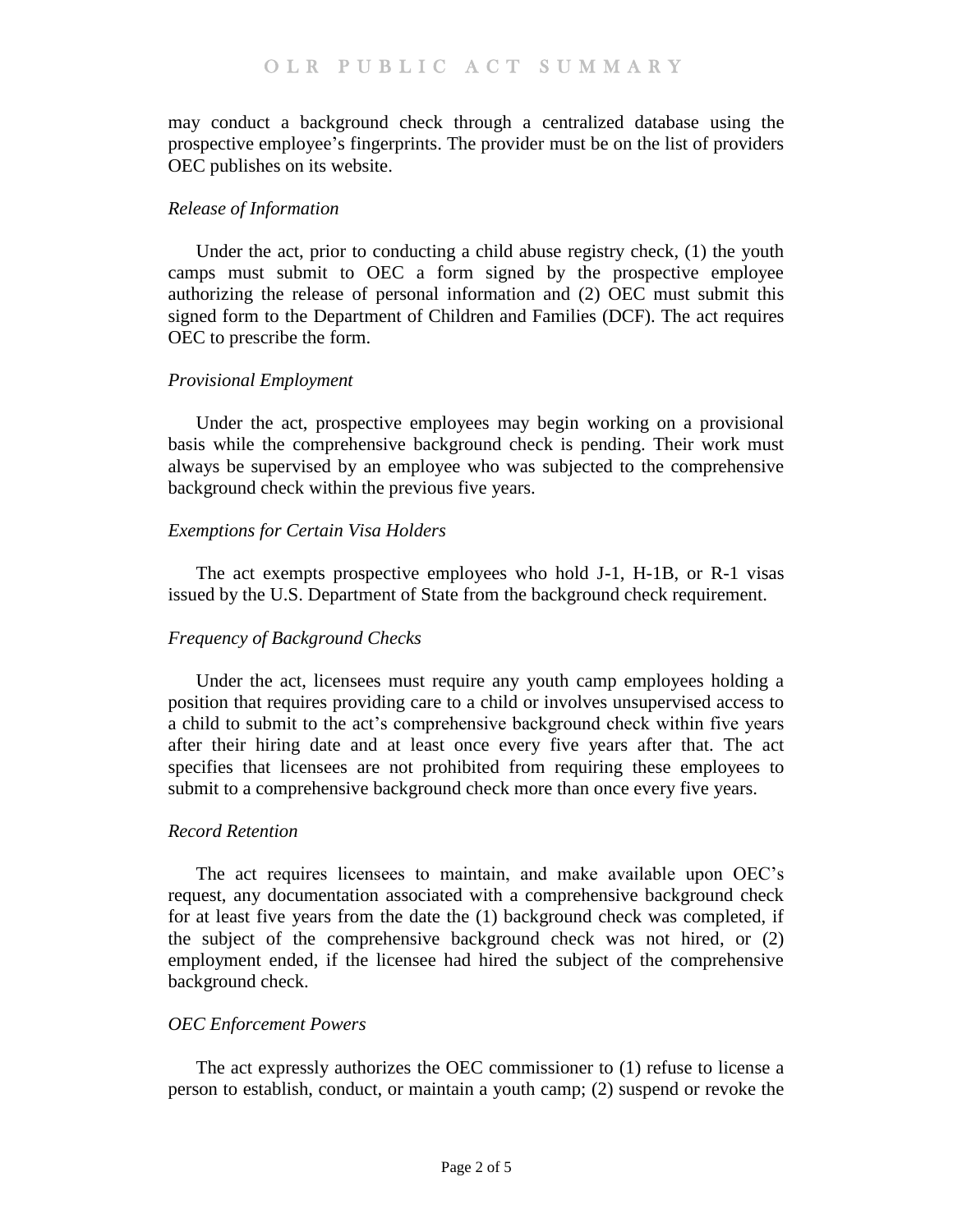license; or (3) take any other action authorized under regulation, if the person who establishes, conducts, or maintains the youth camp or an employee in a position connected with providing care to a child or involving unsupervised access to a child has been convicted in this state or any other state of certain felonies.

This applies to a felony involving the following:

- 1. use, attempted use, or threatened use of physical force against another person;
- 2. cruelty to persons;
- 3. injury or risk of injury to or impairing morals of children;
- 4. abandonment of children under age six;
- 5. any felony where the victim is a child under age 18;
- 6. sexual assault in a spousal of cohabitating relationship;
- 7. 1st, 2nd, 3rd, or 4th degree sexual assault;
- 8. 3rd degree sexual assault with a firearm; or
- 9. 1st degree aggravated sexual assault.

Under the act, the OEC commissioner may also take the enforcement actions described above if the person has a criminal record in this state or any other state that the commissioner reasonably believes renders the person unsuitable to establish, conduct, or maintain or be employed by a youth camp.

Under the act, the OEC commissioner's refusal to issue a license must be in accordance with the statutes that apply to post-conviction hiring.

#### *Notification by Licensee to OEC of Certain Criminal Convictions*

The act requires any person licensed to establish, operate, or maintain a youth camp to notify the OEC commissioner if the licensee or youth camp employee is convicted of any of the crimes listed above and is employed in a position connected with providing care to a child or involving unsupervised access to a child. The licensee or employee must notify OEC immediately upon learning about the conviction.

# *Penalty for Failure to Notify*

Under the act, failure to comply with the notification requirement (1) may result in license suspension or revocation or the imposition of any action authorized by regulation and (2) subjects the licensee to a civil penalty of up to \$100 per day for each day after the licensee learned of the conviction, up to \$4,500 total.

# COMPREHENSIVE BACKGROUND CHECKS FOR YOUTH SPORTS COACHES, TRAINERS, AND INSTRUCTORS

Starting October 1, 2022, the act requires certain municipalities, businesses, and nonprofit organizations operating youth athletic activities ("operators") to require prospective employees or volunteers to submit to a comprehensive background check if they are age 18 or older and applying for a position as coach,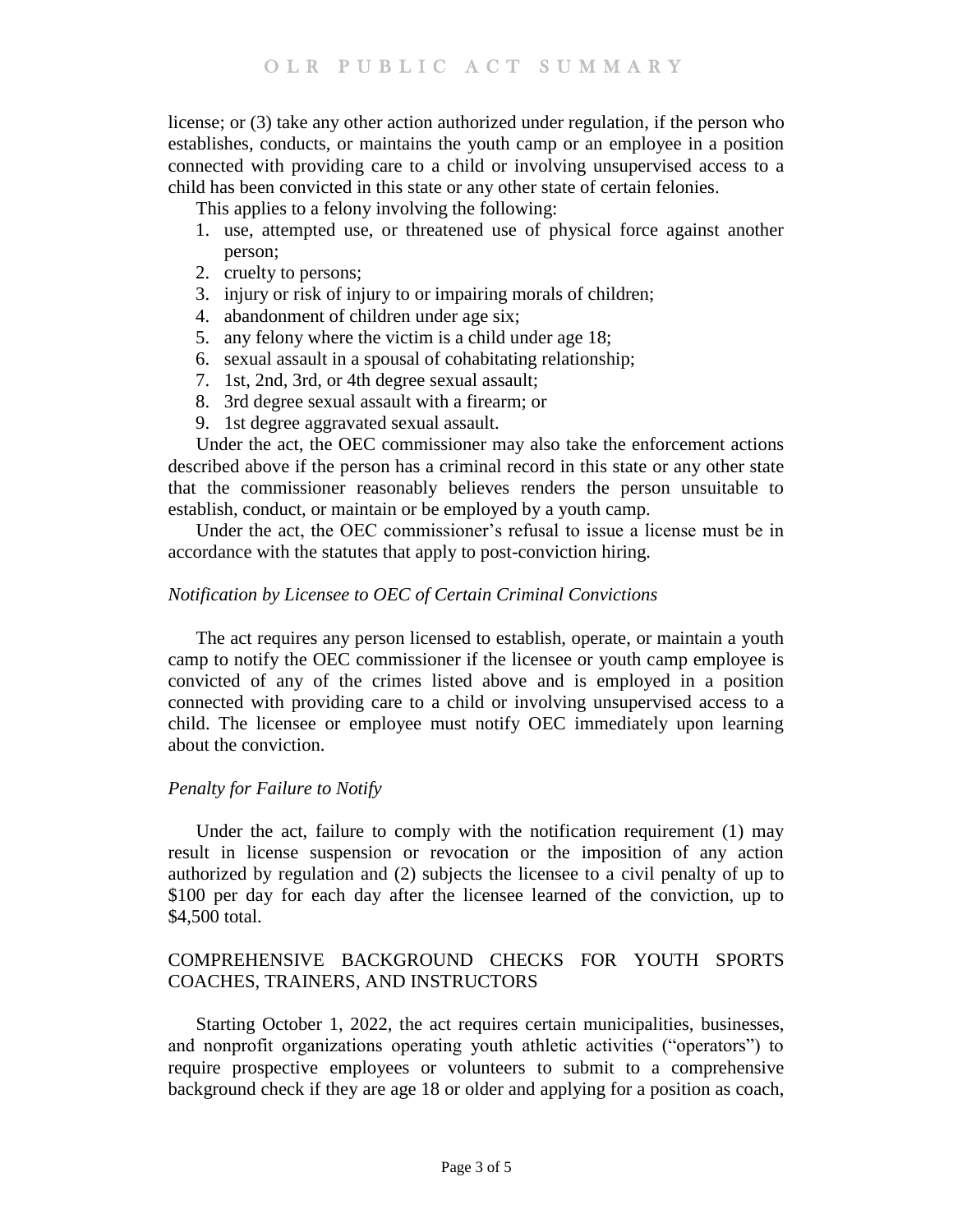#### instructor, or athletic trainer.

The act applies this requirement to youth athletic activities organized for participants age 19 and under.

# *Background Check Options*

To meet the background check requirement, the act provides two options similar to those for the youth camps (see above), except that for the second option the third-party provider of national criminal history record checks must conduct it in accordance with the national industry background check standards established by the United States Olympic and Paralympic Committee.

# *Release of Information*

For each check of the state child abuse registry conducted in accordance with this provision, an operator must submit to DCF an authorization for the release of personal information signed by the prospective employee or volunteer.

# *Provisional Employment*

The act generally allows prospective employees and volunteers to begin working on a provisional basis while the background check is pending. This work must always be supervised by an employee or volunteer who was subjected to the comprehensive background check within the previous five years.

# *Frequency of Background Checks*

The act requires employees and volunteers in these positions to submit to the same background checks at least once every five years.

It also specifies that it does not prohibit an operator from requiring an applicant for a position as a coach, instructor, or athletic trainer to submit to comprehensive background checks more often than once every five years.

# *Exemptions*

The act exempts from the comprehensive background check requirement the following applicants for a position as a coach, instructor, or athletic trainer for a youth athletic activity:

- 1. employees or volunteers of a youth athletic activity operator in the state who have not been separated from employment as a youth athletic activity coach, instructor, or athletic trainer in the state for more than 180 days and have successfully completed the comprehensive background check in the previous five years and
- 2. intramural or interscholastic athletic coaches employed by a local or regional board of education, so long as the board satisfies the state and national criminal history records checks requirements for board employees